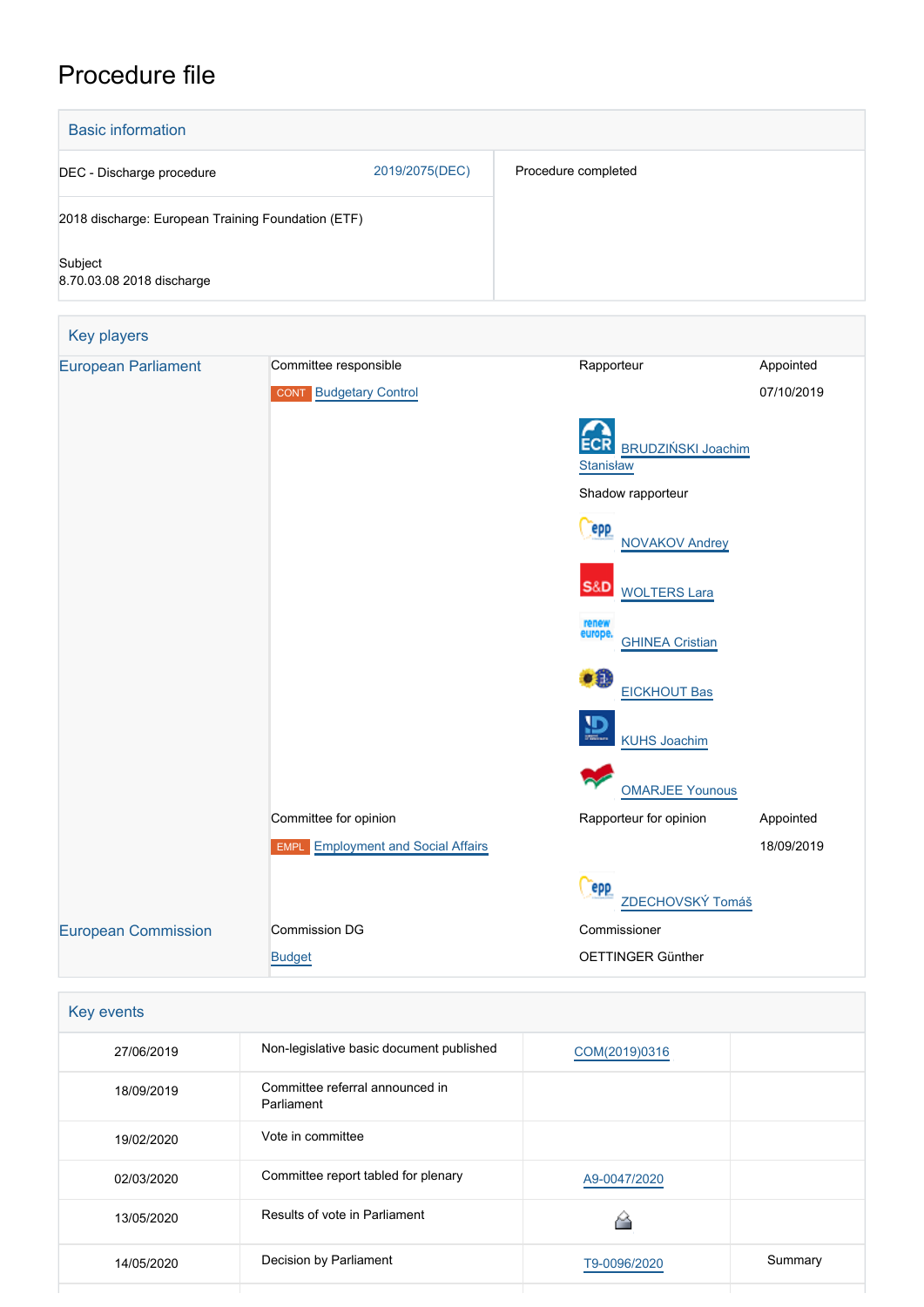| <b>Technical information</b> |                           |
|------------------------------|---------------------------|
| Procedure reference          | 2019/2075(DEC)            |
| Procedure type               | DEC - Discharge procedure |
| Stage reached in procedure   | Procedure completed       |
| Committee dossier            | CONT/9/00849              |

## Documentation gateway

| Non-legislative basic document                         |             | COM(2019)0316 | 27/06/2019 | EC.        |         |
|--------------------------------------------------------|-------------|---------------|------------|------------|---------|
| Committee draft report                                 |             | PE639.919     | 05/12/2019 | EP         |         |
| Committee opinion                                      | <b>EMPL</b> | PE642.931     | 23/01/2020 | EP         |         |
| Amendments tabled in committee                         |             | PE645.046     | 31/01/2020 | EP         |         |
| Supplementary non-legislative basic<br>document        |             | 05761/2020    | 06/02/2020 | <b>CSL</b> |         |
| Committee report tabled for plenary, single<br>reading |             | A9-0047/2020  | 02/03/2020 | EP         |         |
| Text adopted by Parliament, single reading             |             | T9-0096/2020  | 14/05/2020 | EP         | Summary |
|                                                        |             |               |            |            |         |

### Final act

Budget 2020/1907 [OJ L 417 11.12.2020, p. 0227](https://eur-lex.europa.eu/legal-content/EN/TXT/?uri=OJ:L:2020:417:TOC)

# 2018 discharge: European Training Foundation (ETF)

The European Parliament decided to grant discharge to the Director of the European Training Foundation (ETF) for the financial year 2018 and to approve the closure of the accounts for the financial year in question.

Noting that the Court of Auditors has stated that it has obtained reasonable assurances that the Agencys annual accounts for the financial year 2018 are reliable and that the underlying transactions are legal and regular, Parliament adopted by 604 votes to 86 with 3 abstentions, a resolution containing a series of recommendations, which form an integral part of the decision on discharge and which add to the general recommendations set out in the [resolution](https://oeil.secure.europarl.europa.eu/oeil/popups/ficheprocedure.do?lang=en&reference=2019/2098(DEC)) on performance, financial management and control of EU agencies:

### Foundations financial statements

The final budget of the Foundation for the financial year 2018 was EUR 20 144 018, representing almost the same amount as in 2017 (with a very slight decrease).

#### Budget and financial management

Budget monitoring efforts during the financial year 2018 resulted in a high budget implementation rate of 99.99 %, representing a slight increase of 0.06 % compared to 2017. The payment appropriations execution rate was 98.07 %, representing an increase of 0.10 % compared to 2017.

### Other observations

Members also made a series of observations regarding performance, staff policy and internal controls.

In particular, they noted that:

- the Foundation achieved a 91 % activity completion rate of which 94% were completed on time;

- on 31 December 2018, the establishment plan was 98.84 % executed, with 85 temporary agents appointed out of 86 temporary agents authorised under the Union budget;

- although gender balance has been achieved on the management board a better gender balance is needed among senior managers (3 men and 1 woman); notes with satisfaction, however, that gender balance has been achieved on the management board (14 men and 14 women);

- 2018 was the first full year of implementation of the Foundations 17 Internal Control Principles and the development of a methodology and